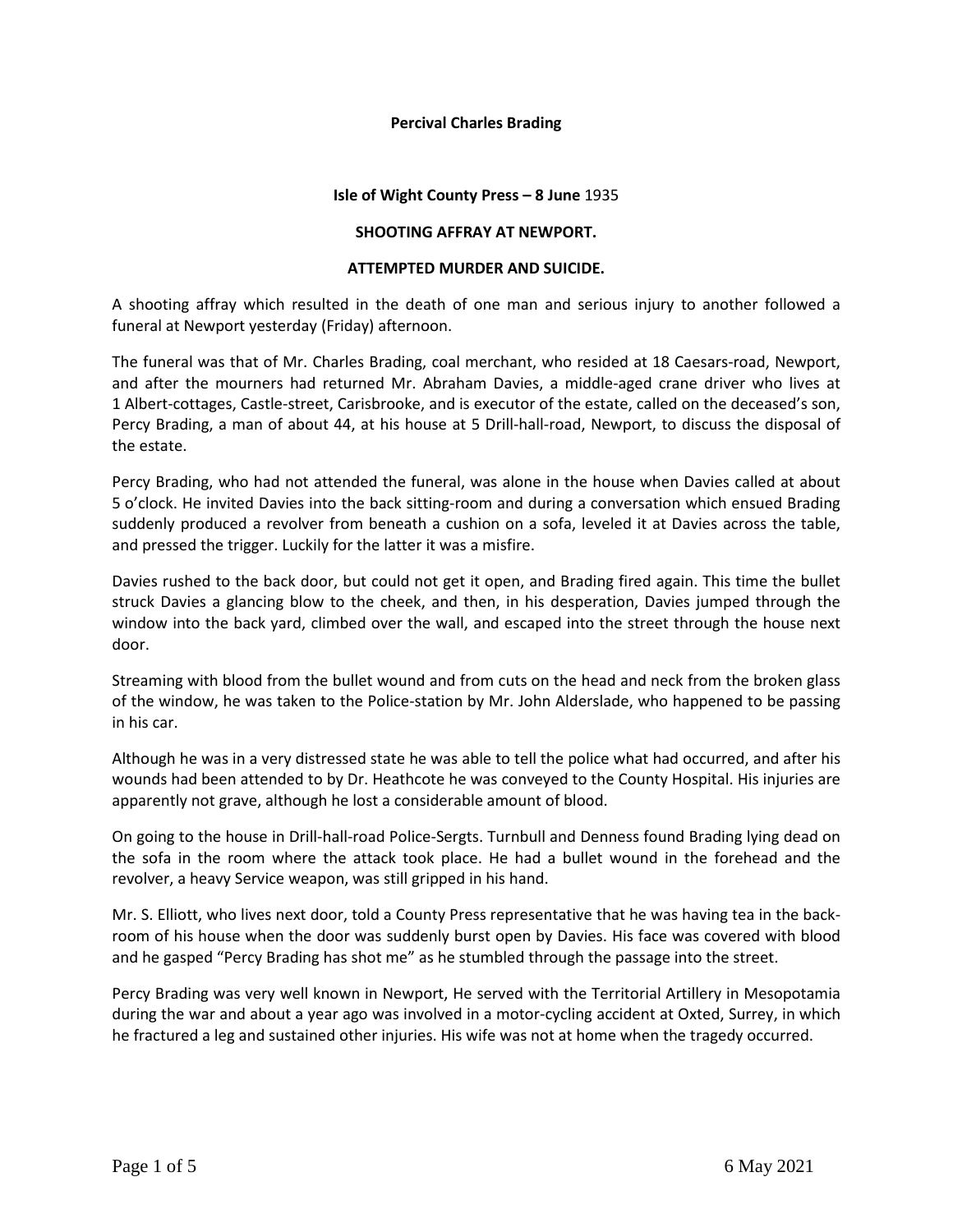## **Isle of Wight County Press – 15 June** 1935

## **NEWPORT SHOOTING DRAMA.**

## **FATALITY FOLLOWS A FUNERAL.**

## **MIND UNBALANCED BY WAR SUFFERINGS.**

The inquest on the body of Percival Charles Brading, 44, formerly coal merchant, of 5 Drill-hall-road, Newport, who, as reported in our last issue, shot himself with a revolver after wounding Mr. Abraham Davies, his father's executor, was held at the I.W. Rifles Drill-hall, Newport, on Tuesday afternoon by the Deputy Coroner (Francis A. Joyce, Esq.). A sad story was unfolded, showing that the deceased man's mind was evidently affected by his sufferings during three years' Turkish captivity in Asia Minor following his capture, with his comrades of the 5th Hants Howitzer Battery, R.F.A. Territorials, at the fall of Kut.

The Deputy Coroner sat with jury of which Mr. A. J. Williams was foreman. Mr. R. J. Eldridge watched the proceedings as solicitor to the deceased man's father (the late Mr. Charles Brading), who was buried just before the shooting took place, and the Deputy Chief Constable (Supt. A. Morrison) was also present. It was stated that Davies was progressing satisfactorily in the County Hospital, although he was not fit to attend the inquest.

## **DISCOVERY BY THE POLICE.**

Police-Sergt. Thomas Denness stated that at about 5.20 p.m. on Friday week, in company with Police-Sergt. Turnbull, he visited the deceased's house in consequence of a communication made by Davies that Brading had attacked him with a revolver. They first entered the house next door (No. 6), and from the garden they could see Brading in a reclining position on a couch in the back room, and he appeared to be dead. They then entered Brading's house and found that he was dead, with a bullet wound in his forehead and a heavy six-chambered revolver still clasped in his left hand with the thumb on the trigger. - In reply to a juror witness demonstrated that the thumb would be handiest to use when pointing the weapon at oneself,

On examining the revolver he found that it contained one empty cartridge case and four live rounds. On a chair near the window were six empty cartridge cases showing that the deceased man had apparently emptied the revolver at Davies and then reloaded.

#### **A FORTUNATE ESCAPE.**

There was blood in the backyard and along the garden path, and the window and frame were broken, bearing out the story told by Davies that he had escaped by jumping through the window. On the floor he found five bullets. Three of them did not appear to have struck anything, but two others were flattened slightly at the nose. One of these was lying on the floor below Brading's head. He formed the conclusion that the ammunition was old and that the powder had become so perished that the shots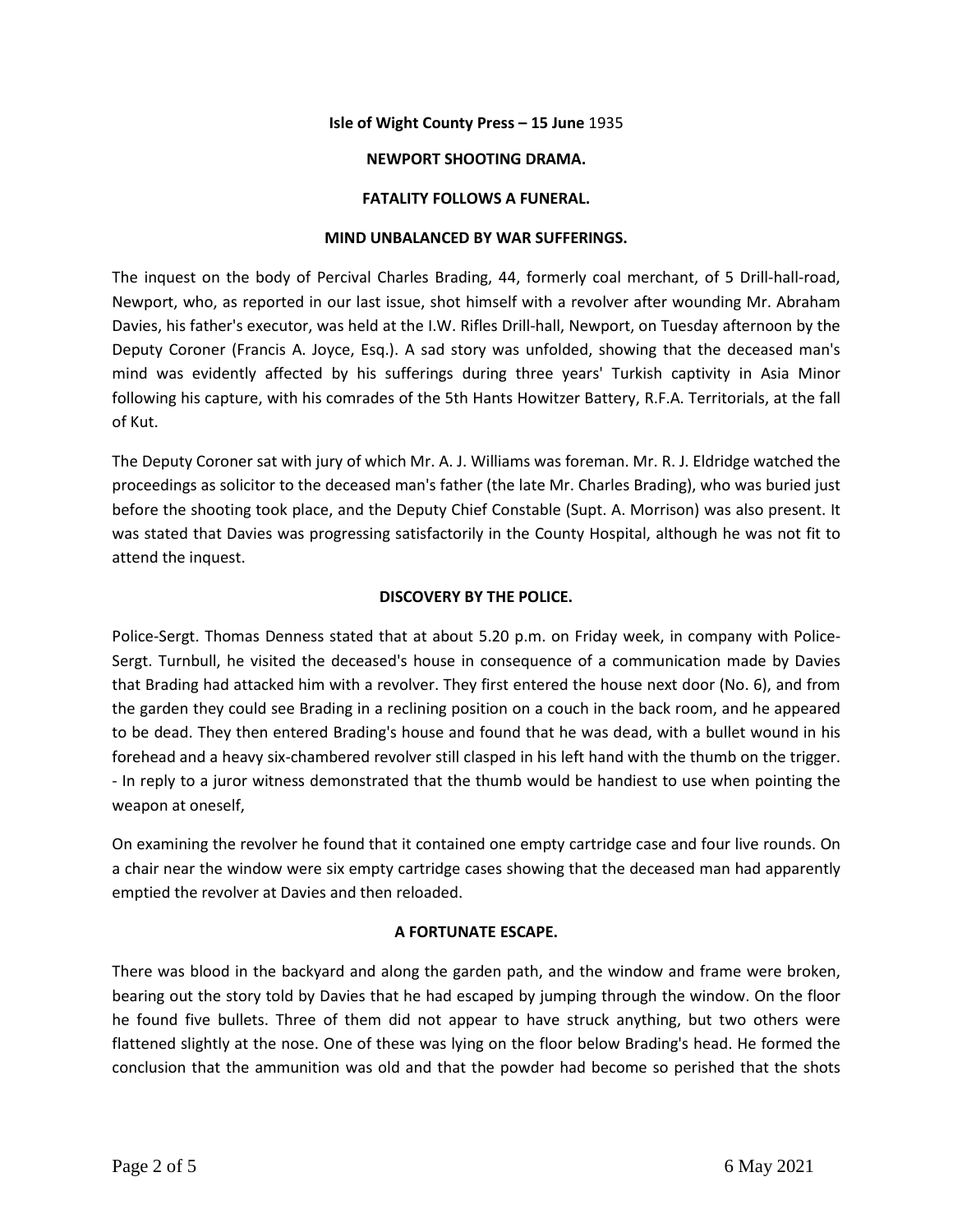would lack force and would not make much noise. There was only one mark on the wall, and that was only a slight one.

The Coroner: It is possible, then, that the bullets might have struck a man without penetrating his clothing?

Witness said it was quite possible. He formed the opinion that the bullet lying near Brading's head was the one that killed him, and that it just penetrated the skull far enough to cause death and then dropped out again.

P.S. Turnbull gave corroborative evidence and stated that when Davies was brought to the Police-station he said he had been shot by Brading.

# **DAVIES' INJURIES.**

Dr. Aubrey A. Heathcote said he was called to the Quay-street Police-station at 5.15 p.m. to see Davies. One bullet had struck him on the side of the nose, but had only inflicted a slight wound, and another had grazed the top of his head causing a clean cut wound, but both injuries were superficial. He had no doubt that these wounds were caused by bullets although he was surprised that they were not more serious. Davies was suffering severely from shock. At 6.30 p.m. he saw Brading's body at his house. He had a bullet wound in the centre of his forehead from which brain tissue was protruding. The bullet had only just penetrated the bone. He could not say whether it had entered the scalp or not, but there was no exit hole. There were no other injuries and death was undoubtedly due to the bullet wound.

## **DECEASED'S THREATS.**

Gilbert Reginald Hatcher, of 6 Drill-hall-road, stated that at about 4.45 p.m. on the day in question he saw Brading in his garden. He asked witness if he had heard about the will and went on to say "I am left with nothing. A fellow (witness took this to mean Davies) offered me, £500." Replying to the Coroner witness said that he understood from further conversation with the deceased that others would receive the money which he (Brading) thought he was entitled to. Witness advised him to take the £500, and the deceased then "turned very funny," said Davies was returning at 6 o'clock, and added "He will be up against something this time." Witness went indoors and shortly afterwards Davies came. There was a "rumpus" next door as if they were fighting, but witness heard no shots fired. He went to his front door and saw Davies stagger from Mr. Elliott's front garden and run down the road. Witness went to inform deceased's wife. - By Mr. Eldridge: Witness understood that the £500 was offered by those entitled under the will.

# **THE WIDOW'S STORY.**

Florence Mary Brading, the deceased man's widow, gave evidence of identification and said that she had been married for 10 years. Her husband had a road accident some 10 months ago and received injuries including a fractured pelvis and arm. He had been unable to work since he came out of hospital. He was not on good terms with his father, and when Mr. Brading, senior, died on June 3rd, and his executor, Mr. Davies, told him the terms of the will he was not surprised to learn that he had been left out. - The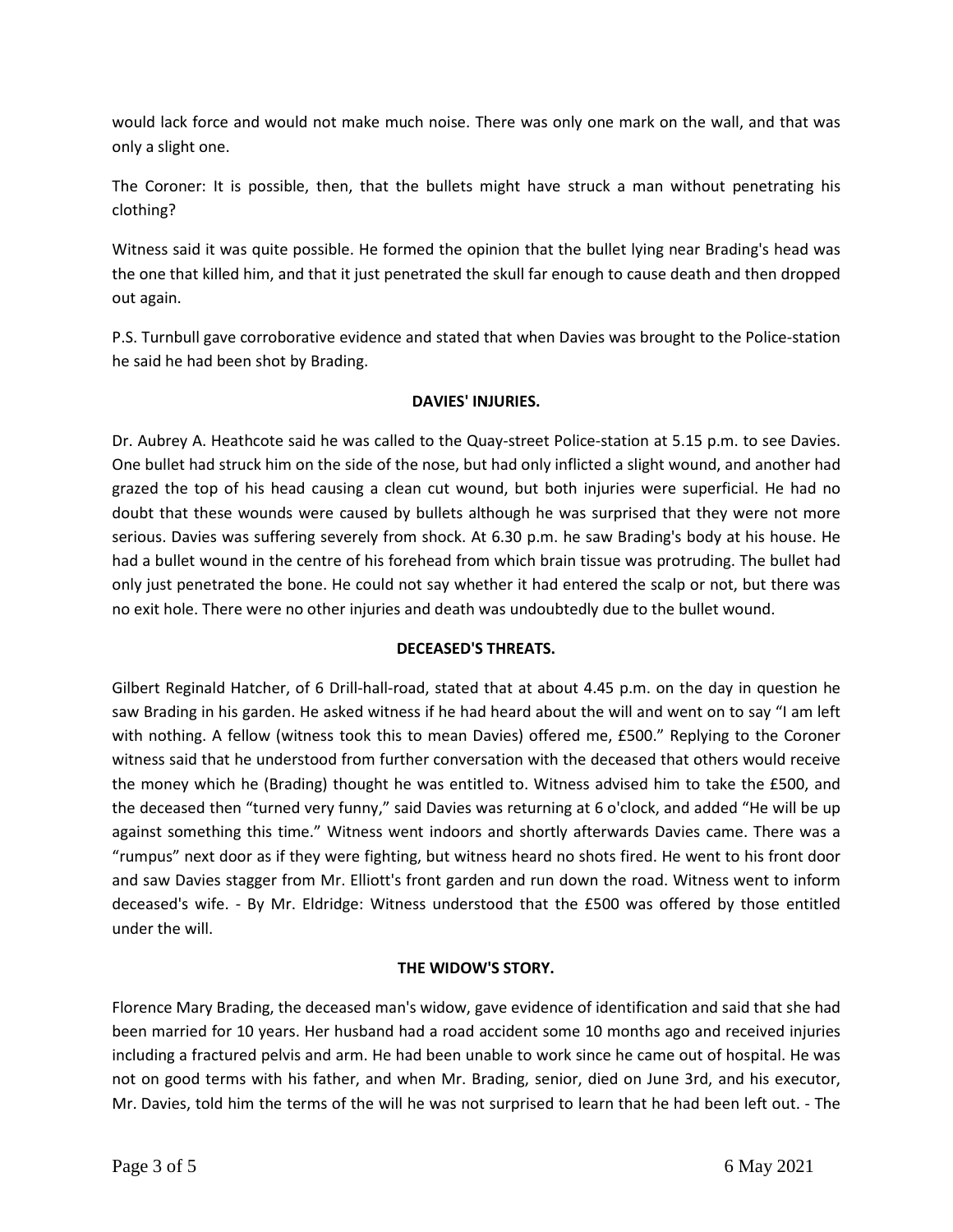Coroner: Did he take it badly? - Sometimes he would say he did not care and at others that it wasn't right. Witness added that her husband and his father were not on speaking terms. - Continuing her evidence Mrs. Brading said that Davies called on her husband at 4 o'clock on Friday but was called away about 4.30. Witness went with him and her husband then said that he was going to the stables. Witness went to Caesar's-road with Mr. Davies, who had previously promised her husband that he would return at 6 o'clock to settle the proposed agreement. She understood that the offer Mr. Davies made was "£500, if not more," and that it was in consideration of being left out of the will. She did not know that her husband had the revolver and had no idea where he kept it. - The Coroner: Am I right in saying that your husband once before attempted suicide by gas poisoning? - Witness said this was true, and added that it was 10 years ago. - Deceased had sometimes been in a depressed state since his accident. They were not "hard-up." Her husband would often say he had nothing to live for, but at other times would be bright and cheerful. - By Mr. Eldridge: She understood that the gift of £500 would really come from Mrs. Charles Brading.

## **MIND AFFECTED BY WAR EXPERIENCES.**

Lieut.-Col. H. G. Thomson, D.S.O., of Yarmouth, who commanded the 5th Hants Howitzer Battery R.F.A. Territorials during the war, said the deceased man served in that battery in India and Mesopotamia and was a capable N.C.O. At the fall of Kut he was taken prisoner and was one of those who survived the terrible hardships of Turkish captivity in Asia Minor for three years. Out of four officers and 126 other ranks of the battery who were taken prisoner at Kut only 36 remained alive at the Armistice. He was not surprised that any man's mind should be affected by such treatment as they had to endure. He had only met Brading once since the war, about 12 months ago, when he had a conversation with him in Newport, and he then remarked to Mrs. Thomson "That poor fellow's mind is not right. I have no doubt it has been affected by what he went through as a prisoner of war."

# **A SAD CASE.**

In his summing up the Coroner said the case was a very sad one as doubtless what Col. Thomson had told them was unfortunately the fact. They had heard that Brading had quarrelled with his father and that as a consequence his father had not remembered him in his will. Such a happening frequently caused trouble. Brading brooded over it and became violently affected by it. Davies tried to make a compromise by offering the gift of £500 by way of compensation, but Brading yielded to passion and doubtless intended to kill Davies.

Fortunately for the latter the ammunition was more or less ineffective, and finding that he had failed in his objective he turned the weapon on himself. He suggested that the jury had heard sufficient to say that the deceased man committed suicide by shooting himself, and that he was of unbalanced mind at the time.

The jury immediately adopted this verdict and the Foreman expressed their sympathy with the widow.